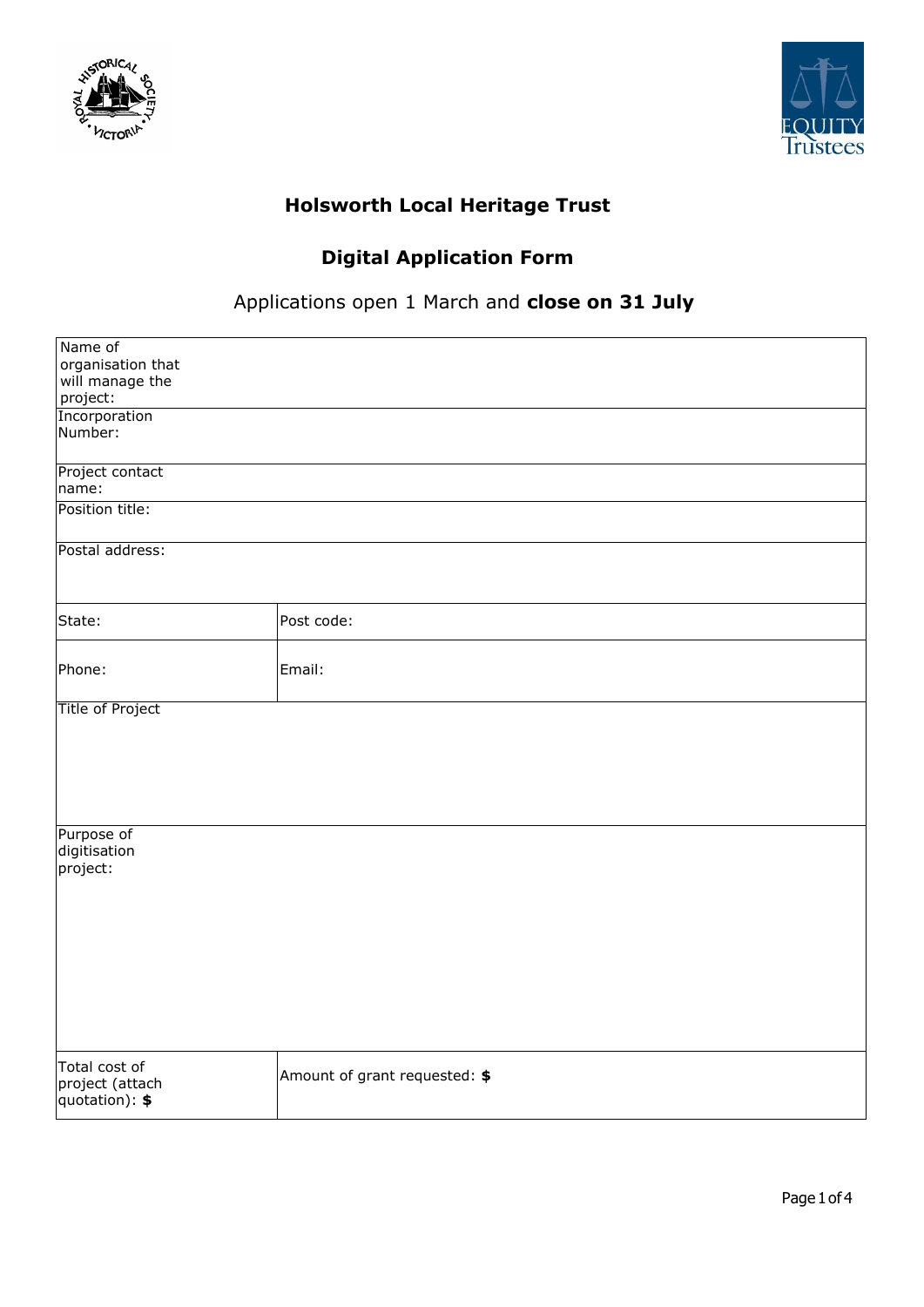



|                                                                                             |              | Project timelines: Including proposed dates for completion of equipment purchase/s or digitisation by external supplier. |
|---------------------------------------------------------------------------------------------|--------------|--------------------------------------------------------------------------------------------------------------------------|
|                                                                                             |              |                                                                                                                          |
|                                                                                             |              |                                                                                                                          |
|                                                                                             |              |                                                                                                                          |
|                                                                                             |              |                                                                                                                          |
|                                                                                             |              |                                                                                                                          |
|                                                                                             |              |                                                                                                                          |
|                                                                                             |              |                                                                                                                          |
|                                                                                             |              |                                                                                                                          |
|                                                                                             |              |                                                                                                                          |
|                                                                                             |              |                                                                                                                          |
|                                                                                             |              |                                                                                                                          |
| If purchasing equipment: Please provide technical specifications and model name and number. |              |                                                                                                                          |
|                                                                                             |              |                                                                                                                          |
|                                                                                             |              |                                                                                                                          |
|                                                                                             |              |                                                                                                                          |
|                                                                                             |              |                                                                                                                          |
|                                                                                             |              |                                                                                                                          |
|                                                                                             |              |                                                                                                                          |
|                                                                                             |              |                                                                                                                          |
|                                                                                             |              |                                                                                                                          |
| Describe other digitisation that your organisation has achieved thus far.                   |              |                                                                                                                          |
|                                                                                             |              |                                                                                                                          |
|                                                                                             |              |                                                                                                                          |
|                                                                                             |              |                                                                                                                          |
|                                                                                             |              |                                                                                                                          |
|                                                                                             |              |                                                                                                                          |
|                                                                                             |              |                                                                                                                          |
|                                                                                             |              |                                                                                                                          |
|                                                                                             |              |                                                                                                                          |
|                                                                                             |              |                                                                                                                          |
| If in collaboration, provide details of all collaborating organisations:                    |              |                                                                                                                          |
|                                                                                             |              |                                                                                                                          |
| Organisation name                                                                           | Contact name | email address                                                                                                            |
|                                                                                             |              |                                                                                                                          |
| 1.                                                                                          |              |                                                                                                                          |
|                                                                                             |              |                                                                                                                          |
| $\overline{2}$ .                                                                            |              |                                                                                                                          |
|                                                                                             |              |                                                                                                                          |
|                                                                                             |              |                                                                                                                          |
|                                                                                             |              |                                                                                                                          |
| 3.                                                                                          |              |                                                                                                                          |
| If in collaboration, provide details of how you will collaborate with other organisations   |              |                                                                                                                          |
|                                                                                             |              |                                                                                                                          |
|                                                                                             |              |                                                                                                                          |
|                                                                                             |              |                                                                                                                          |
|                                                                                             |              |                                                                                                                          |
|                                                                                             |              |                                                                                                                          |
|                                                                                             |              |                                                                                                                          |
|                                                                                             |              |                                                                                                                          |
|                                                                                             |              |                                                                                                                          |
|                                                                                             |              |                                                                                                                          |
|                                                                                             |              |                                                                                                                          |
|                                                                                             |              |                                                                                                                          |
|                                                                                             |              |                                                                                                                          |
|                                                                                             |              |                                                                                                                          |
|                                                                                             |              |                                                                                                                          |
|                                                                                             |              |                                                                                                                          |
|                                                                                             |              |                                                                                                                          |
|                                                                                             |              |                                                                                                                          |
|                                                                                             |              |                                                                                                                          |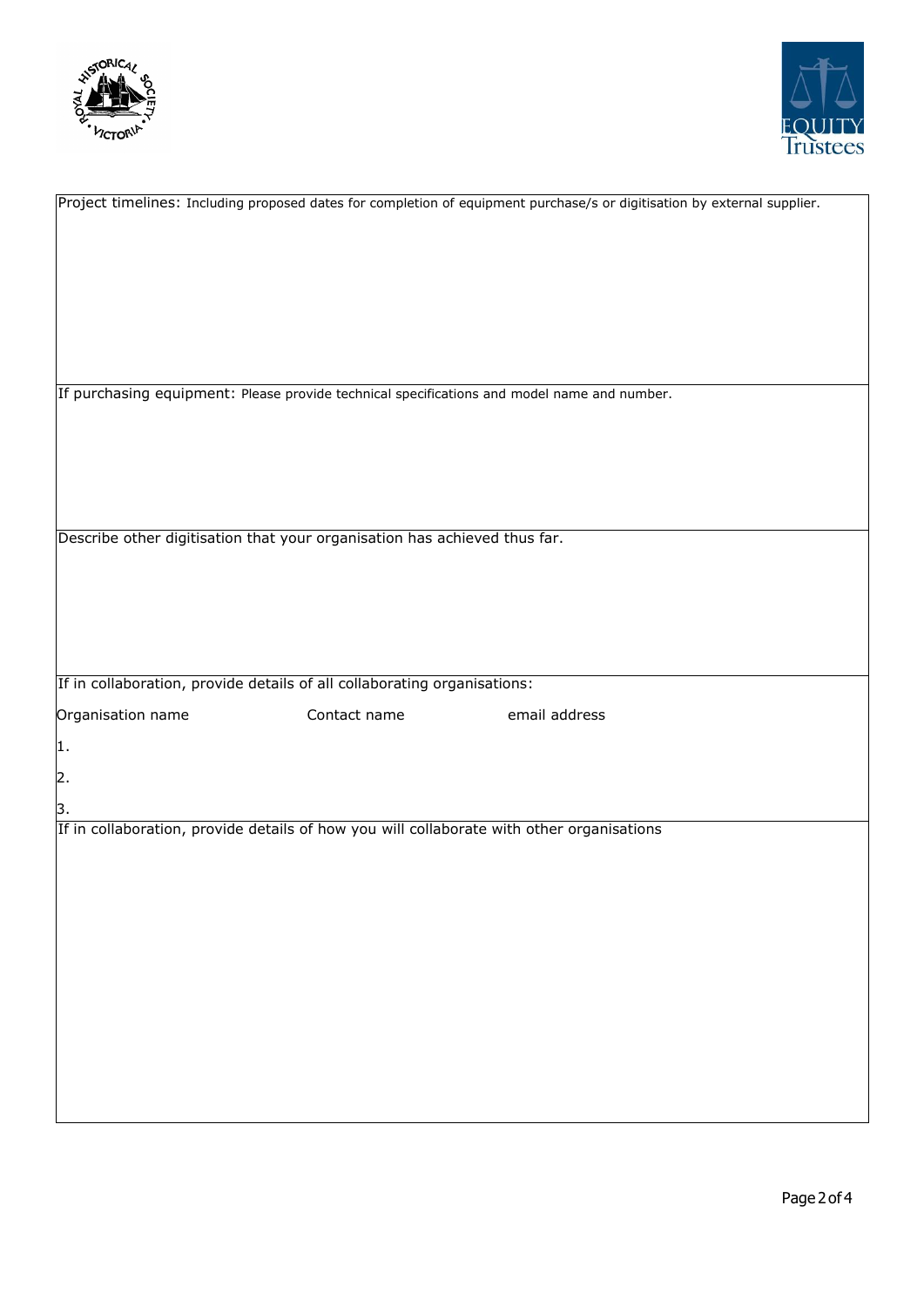



Briefly outline your understanding of digitisation best practice: